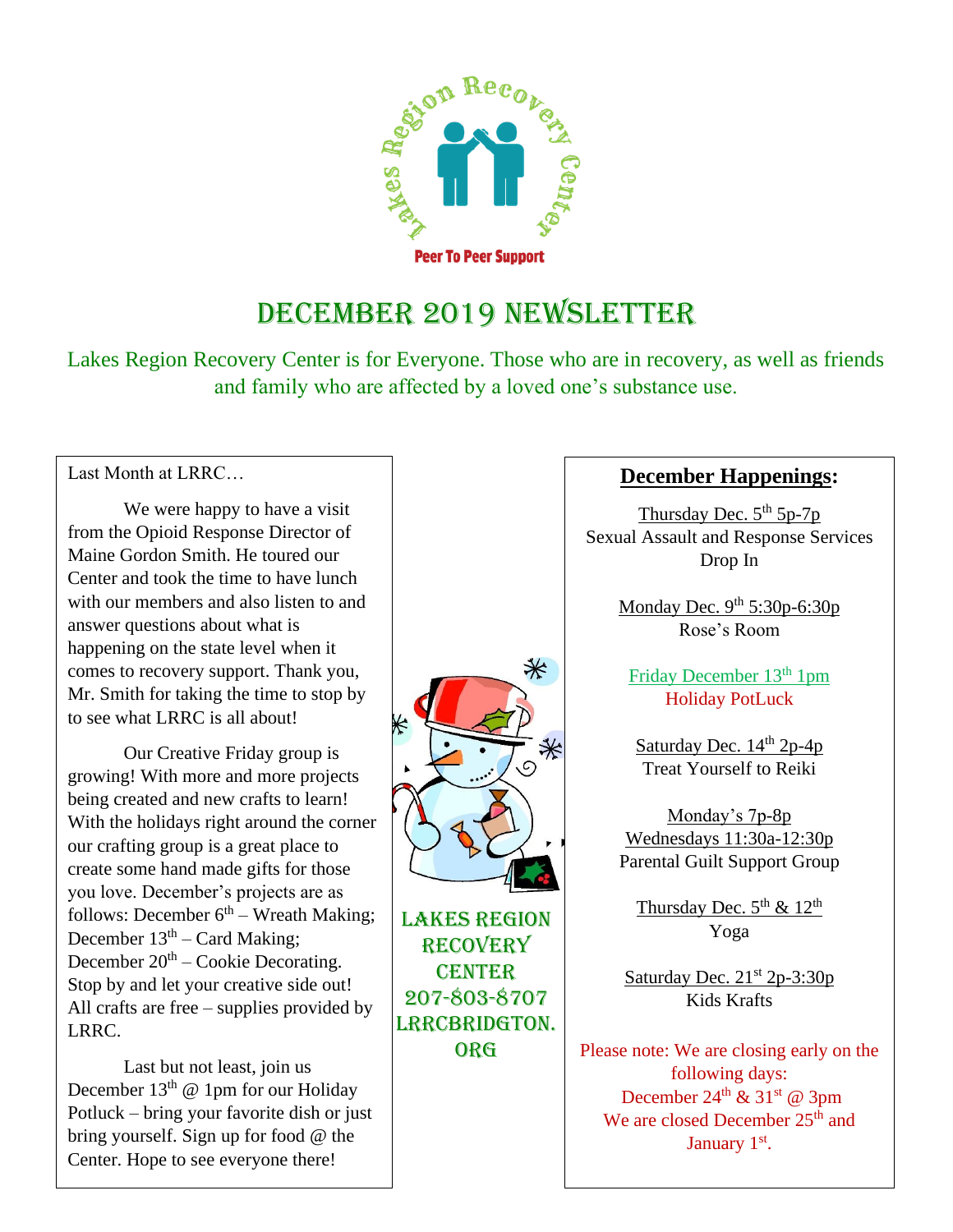## **December 2019 Lakes Region Recovery Center 207-803-8707**

| <b>Sunday</b>     | <b>Monday</b>                                                                                   | <b>Tuesday</b>                                                                                             | Wednesday                                                                                                                                             | <b>Thursday</b>                                                                                                                                                                  | <b>Friday</b>                                                                                                                             | Saturday                                                                                         |
|-------------------|-------------------------------------------------------------------------------------------------|------------------------------------------------------------------------------------------------------------|-------------------------------------------------------------------------------------------------------------------------------------------------------|----------------------------------------------------------------------------------------------------------------------------------------------------------------------------------|-------------------------------------------------------------------------------------------------------------------------------------------|--------------------------------------------------------------------------------------------------|
| 1                 | $\mathbf{2}$                                                                                    | 3                                                                                                          | 4                                                                                                                                                     |                                                                                                                                                                                  | 6                                                                                                                                         | $\overline{ }$                                                                                   |
| 12p-1p AA Meeting | 9a-8p Drop In<br>3p All Recovery<br>7p Parental Guilt Support                                   | 9a-8p Drop In<br>11a All Recovery<br>1p Creative Writing<br>7p All Recovery: Triggers<br>and Coping Skills | 9a-8p Drop In<br>11:30a Parental Guilt Support<br>3p Get a Job!<br>4:15p Grief, Loss &<br>Transitions<br>7p All Recovery                              | 9a-8p Drop In<br>11a All Recovery<br>12:30p Reiki w/ Diane<br>3p Yoga<br>4:15p Alternatives to Suicide<br>5p Sexual Assault Services Drop in<br>6p PTSD Support<br>7p NA Meeting | 9a-8p Drop In<br>11a All Recovery<br>12p Meditation in Motion<br>1p Creative Fridays:<br>Wreath Making<br>7p AA Meeting                   | 12p-8p Drop In<br>12p All Recovery<br>7p NA Meeting                                              |
| 8                 | 9                                                                                               | 10                                                                                                         | <b>11</b>                                                                                                                                             | 12                                                                                                                                                                               | <b>13</b>                                                                                                                                 | 14                                                                                               |
| 12p-1p AA Meeting | 9a-8p Drop In<br>3p All Recovery<br>5:30p Rose's Room<br>7p Parental Guilt Support              | 9a-8p Drop In<br>11a All Recovery<br>1p Creative Writing<br>7p All Recovery: Triggers<br>and Coping Skills | 9a-8p Drop In<br>11:30a Parental Guilt Support<br>3p Get a Job!<br>4:15p Grief, Loss &<br>Transitions<br>7p All Recovery                              | 9a-8p Drop In<br>11a All Recovery<br>12:30p Reiki<br>3p Yoga<br>4:15p Alternatives to Suicide<br>6p PTSD Support<br>7p NA Meeting                                                | 9a-8p Drop In<br>11a All Recovery<br>1p HAPPY HOLIDAY<br><b>POTLUCK</b><br>1p Creative Fridays:<br>Christmas Card Making<br>7p AA Meeting | 12p-8p Drop In<br>12p All Recovery<br>2p-4p Treat Yourself to<br>Reiki Workshop<br>7p NA Meeting |
| 15                | 16                                                                                              | 17                                                                                                         | 18                                                                                                                                                    | 19                                                                                                                                                                               | 20                                                                                                                                        | 21                                                                                               |
| 12p-1p AA Meeting | 9a-8p Drop In<br>1:15p Healthy<br>Relationships<br>3p All Recovery<br>7p Parental Guilt Support | 9a-8p Drop In<br>11a All Recovery<br>1p Creative Writing<br>7p All Recovery: Triggers<br>and Coping Skills | 9a-8p Drop In<br>11:30a Parental Guilt Support<br>3p Get a Job!<br>4:15p Grief, Loss & Transitions<br>5:30p Teen Brain Development<br>7p All Recovery | 9a-8p Drop In<br>9:30a-2p Free HIV/Hep C<br>Testing<br>11a All Recovery<br>6p PTSD Support<br>7p NA Meeting                                                                      | 9a-8p Drop In<br>11a All Recovery<br>12p Meditation in Motion<br>1p Creative Fridays:<br>Cookie Decorating<br>7p AA Meeting               | 12p-8p Drop In<br>12p All Recovery<br>2p Kids Krafts<br>7p NA Meeting                            |
| 22                | 23                                                                                              | 24                                                                                                         | 25                                                                                                                                                    | 26                                                                                                                                                                               | 27                                                                                                                                        | 28                                                                                               |
| 12p-1p AA Meeting | 9a-8p Drop In<br>3p All Recovery<br>5p TOPS Meeting<br>7p Parental Guilt Support                | 9a-8p Drop In<br>11a All Recovery<br>1p Creative Writing<br>Closing $\omega$ 3pm<br>Merry Christmas        | <b>Christmas Day</b><br><b>Closed</b>                                                                                                                 | 9a-8p Drop In<br>11a-12p All Recovery<br>12:30p Reiki<br>4:15p Alternatives to Suicide<br>6p PTSD Support<br>7p NA Meeting                                                       | 9a-8p Drop In<br>11a All Recovery<br>12p Meditation in Motion<br>1p Creative Fridays<br>7p AA Meeting                                     | 12p-8p Drop In<br>12p All Recovery<br>7p NA Meeting                                              |
| 29                | 30                                                                                              | 31                                                                                                         | $\mathbf 1$                                                                                                                                           | $\overline{2}$                                                                                                                                                                   | 3                                                                                                                                         | 4                                                                                                |
| 12p-1p AA Meeting | 9a-8p Drop In<br>3p All Recovery<br>5p TOPS Meeting<br>7 p Parental Guilt Support               | 9a-8p Drop In<br>11a All Recovery<br>1p Creative Writing<br>Closing $@3pm$                                 | New Year's Day<br><b>CLOSED</b>                                                                                                                       | Lakes Region Recovery Center is located on the Bridgton<br><b>Hospital Campus</b><br>25 Hospital Drive Bridgton, Maine<br>Phone: 207-803-8707                                    |                                                                                                                                           |                                                                                                  |